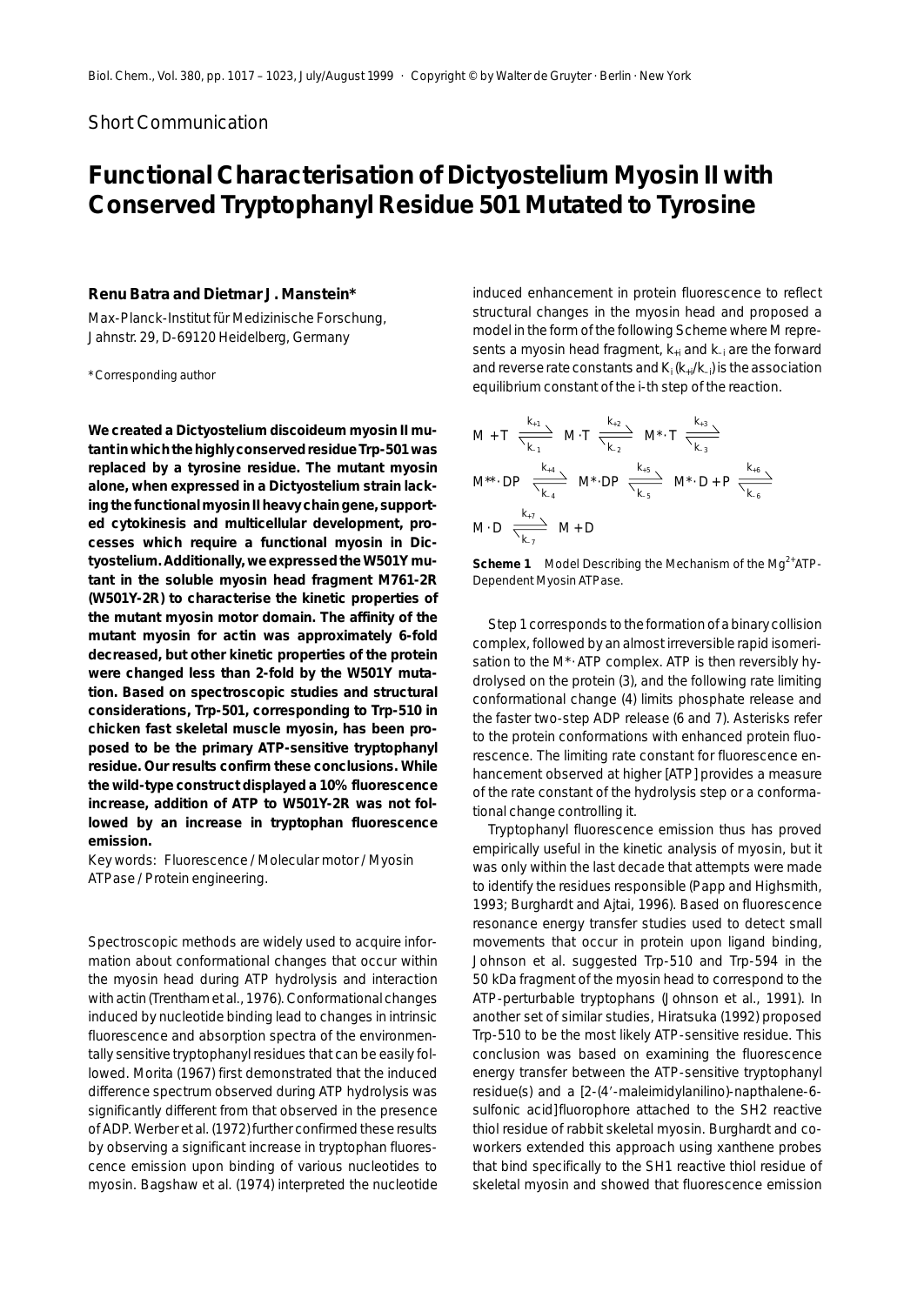from Trp-510 was completely quenched as a result of the SH1-modification (Park *et al.*, 1996). The authors further suggested that a one-to-one correlation exists between Trp-510 conformation and transient states of myosin during contraction. That Trp-510 is responsible for the changes in protein fluorescence upon binding of ATP is also implied by structural studies. The loop containing Trp-510 displays high sequence conservation and forms the major coupling element between the nucleotide binding site, the converter-lever arm system and the actin binding site (Figure 1). Depending on the state of the nucleotide bound in the active site, Trp-510 is either buried or exposed to the solvent (Smith and Rayment, 1996; Dominguez *et al.*, 1998).

Here we describe the generation and characterisation of a *Dictyostelium* myosin II mutant in which Trp-501 was replaced by a tyrosine residue. Trp-501 of *Dictyostelium* myosin II corresponds to Trp-510 of rabbit skeletal muscle



**Fig. 1** Ribbon Representation of the Structure of the Globular Head Domain of *Dictyostelium* Myosin II Complexed with ADP · BeF<sub>3</sub> (Schlichting, I., Kull, F.J., Manstein, D.J., and Holmes, K.C. unpublished results).

The model is oriented to show all tryptophanyl residues. Residues W36, W432 and W584 are shown in yellow and residue W501 in orange. Residues1 – 210 forming the 25 kDa domain are shown in green, residues 211 – 460 forming the upper 50 kDa domain in red, residues 461 – 630 forming the lower 50 kDa domain in white and residues 631 – 754 forming the 20 kDa domain in blue. The SH1- and SH2-helices are shown in light blue. The nucleotide is shown in spacefilling mode and coloured in magenta. The Figure was produced using the program RasMol 2.6 (R.A. Sayle, Glaxo Wellcome Research and Development).





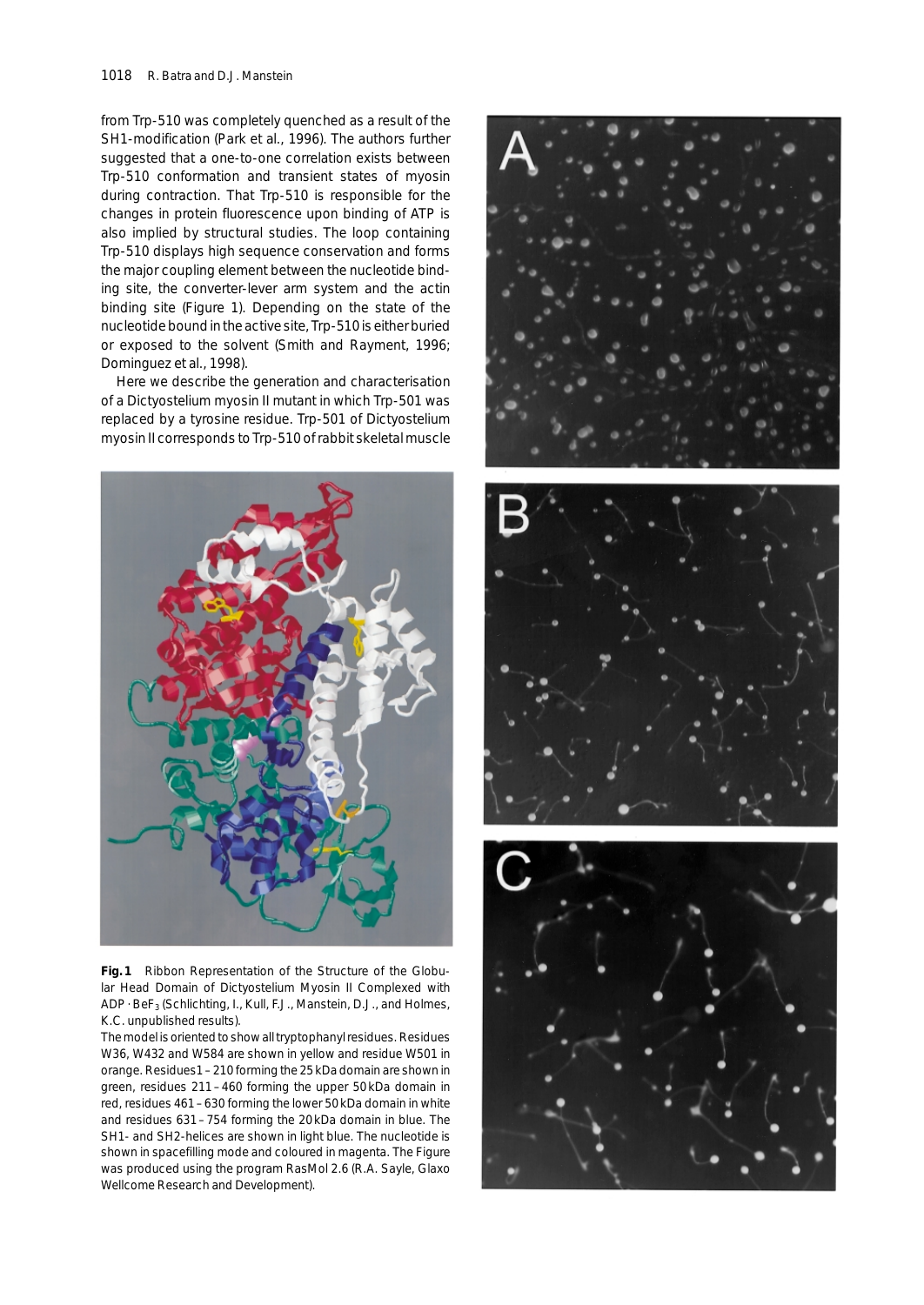| Construct | Basal<br>$Mq^{2+}$ -ATPase (s <sup>-1</sup> ) | High-salt<br>$Ca2+$ -ATPase (s <sup>-1</sup> ) | Actin-activated $Mq^{2+}$ -ATPase |                                     |                                                                    |
|-----------|-----------------------------------------------|------------------------------------------------|-----------------------------------|-------------------------------------|--------------------------------------------------------------------|
|           |                                               |                                                | $K_{\rm ann}$ ( $\mu$ M)          | $k_{\text{cat}}$ (S <sup>-1</sup> ) | $k_{\text{cat}}/K_{\text{app}}$ (M <sup>-1</sup> S <sup>-1</sup> ) |
| M761-2R   | 0.12                                          | 1.0                                            | 110                               | 2.7                                 | $0.25 \times 10^{5}$                                               |
| W501Y-2R  | 0.13                                          | 0.4                                            | 121                               | 12                                  | $0.98 \times 10^{4}$                                               |

**Table 1** Steady-State ATPase Activities of Mutant and Wild-Type Myosin Head Fragments.

All measurements were performed at 30 ºC . Experimental conditions were as described by White (1982).

myosin. Both a mutant version of full-length myosin and of the soluble myosin head fragment M761-2R (M761-2R is a recombinant protein corresponding to the myosin catalytic domain fused to two  $\alpha$ -actinin repeats; Anson *et al.*, 1996) were produced. The mutant version of M761-2R (W501Y-2R) was produced with a C-terminal His-tag to facilitate purification by  $Ni<sup>2+</sup>$ -chelate affinity chromatography (Janknecht *et al.* 1991; Manstein and Hunt, 1995). Typically, 2 mg of pure protein was obtained from 1 g of cells producing either construct.

In the *Dictyostelium*system the functionality of a mutant myosin can be easily assessed *in vivo*. Cytokinesis and fruiting body formation are processes that require a functional myosin in *Dictyostelium* (Knecht and Loomis, 1987; De Lozanne and Spudich, 1987). Transformants expressing W501Y-myosin were able to divide in suspension culture with a doubling time comparable to that of wild-type cells and recovered the ability to form fruiting bodies (Figure 2).

ATP turnover by M761-2R and W501Y-2R was measured under three different conditions, namely basal ATPase, actin-activated ATPase and  $Ca<sup>2+</sup>$ -high salt ATPase. The first two were measured under low salt conditions and in the presence of  $Mq^{2+}$  (Table 1). Basal ATPase activities of M761-2R and W501Y-2R motor domains were similar with turnover rates of  $0.12$  s<sup>-1</sup>.

Actin activation of the ATPase activity was examined over a wide range of actin concentrations ( $0 - 80 \mu$ M). At concentrations of actin much lower than  $K_{app}$ , the dependence of the apparent ATPase rate on actin concentration could be fitted to a straight line and the apparent second order rate constant ( $k_{cat}/K_{app}$ ) of the reaction was determined from the slope of this line. Values for  $K_{\text{ann}}$  and  $K_{\text{cat}}$ were obtained from fitting the data to the Michaelis-Menten equation. The values obtained for  $k_{\text{cat}}$  and  $k_{\text{cat}}/K_{\text{app}}$ were 2.5-fold lower than those obtained with M761-2R (Table 1). Similarly, the  $Ca^{2+}$ -ATPase activity measured for W501Y-2R was  $0.4 s^{-1}$ , 2.5-fold lower than the rate of  $1.0 s<sup>-1</sup>$  measured for M761-2R.

In the case of rabbit S1, a protein fluorescence change that follows the addition of ATP is thought to monitor two distinct steps: a fluorescence increase on ATP binding followed by a further increase concomitant with ATP hydrolysis (Bagshaw and Trentham, 1974). Unlike S1, *Dictyostelium* myosin II motor domain constructs do not display a fluorescence change upon ADP binding (Ritchie *et al.*, 1993). Based on this observation and the absence of two tryptophans residues in the nucleotide binding site of *Dictyostelium* myosin II, it was suggested that for *Dictyostelium* myosin II the signal change results only from the



**Fig. 3** Fluorescence Emission Spectra of Myosin Motor Domain Constructs M761-2R and W501Y-2R in the Absence and Presence of ATP (2 mm).

Fluorescence emission spectra were recorded at 20 °C in an SLM 8000 fluorescence spectrophotometer. The slit widths of excitation and emission monochromators were 4 nm. Tryptophan fluorescence was excited at 290 nm.

**Fig. 2** Formation of Fruiting Bodies.

<sup>(</sup>A) *Dictyostelium* myosin null cells; (B) myosin null cells transformed with a expression vector for the production of W501Ymyosin; (C) *Dictyostelium* wild-type cells. The morphogenetic changes of the myosin null cells are arrested early in development at the 'mound stage', whereas wild-type cells and cells producing W501Y-myosin form normal fruiting bodies.

The expression vectors used for the production of mutant myosin constructs are based on pDXA-3H (Manstein *et al.*, 1995). The point mutation was introduced in M761-2R, a fusion construct comprised of the first 761 residues of the *Dictyostelium* myosin II heavy chain linked to codon 264 and extending to codon 505 of the *Dictyostelium*  $\alpha$ -actinin gene. All constructs were tagged at their carboxy-termini with the peptide Asp-Ala-Leu-(His)<sub>8</sub>. The plasmid encoding W501Y-2R was created by site-directed mutagenesis using the Quick-change kit (Stratagene, Heidelberg, Germany). The oligonucleotides used to PCR-amplify the mutant myosin was: W501Y (5'CTTAAAGAGAAAATCAATTATACTTTC-ATCGATTTTGGTCTTG) with the mutated residues underlined. The full-length mutant construct was created by replacing the *Sal*I/*Bst*X1 fragment of pDH4 with the fragment containing the point mutation. The plasmid pDH4 encodes the complete myosin II heavy chain fused to an N-terminal His<sub>7</sub>-tag. Molecular genetic manipulations of *Dictyostelium* were performed as described by Egelhoff *et al.* (1991) and all myosin constructs were confirmed by DNA sequencing.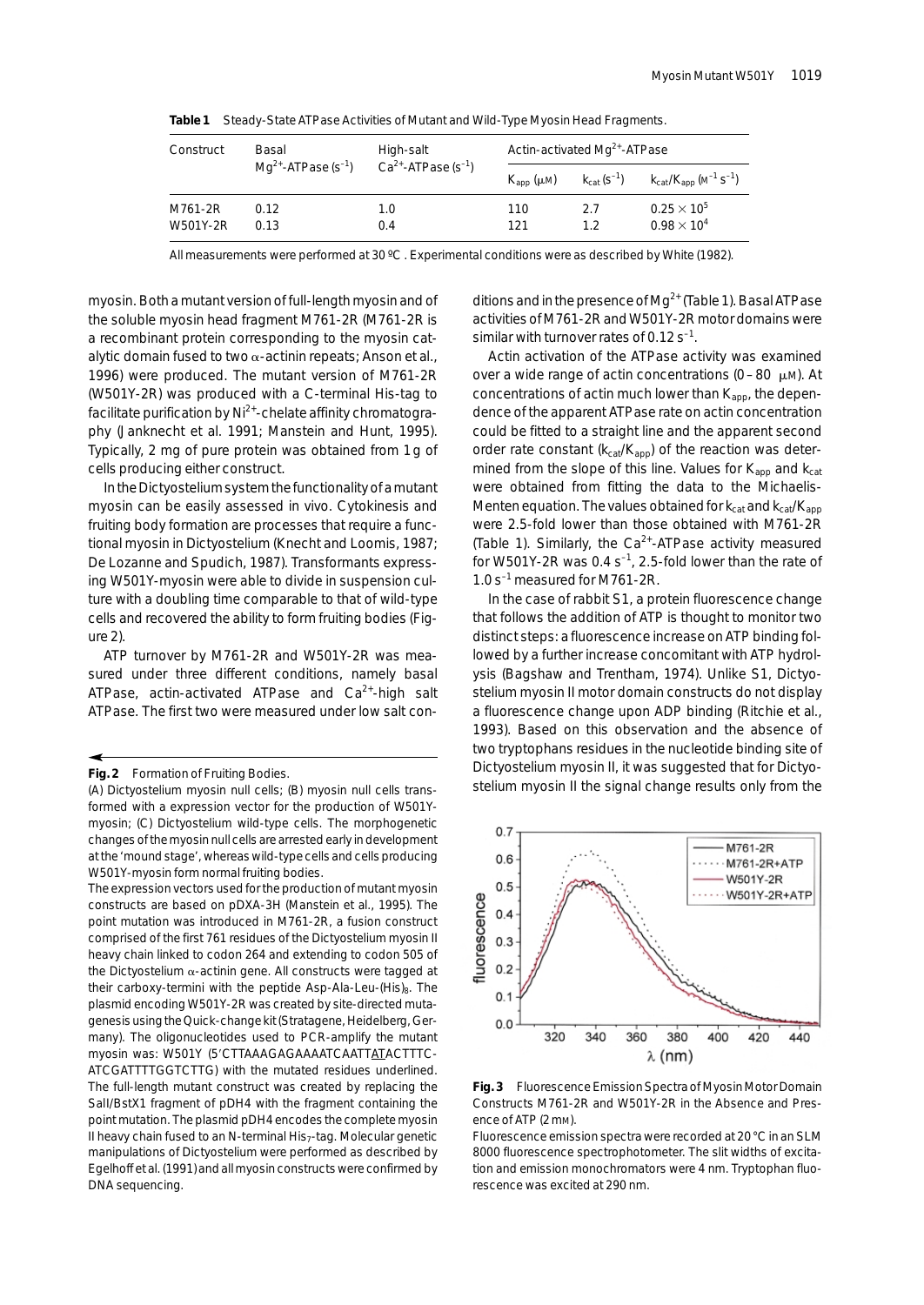hydrolysis step (Ritchie *et al.*, 1993). The fluorescence emission spectra of W501-2R and M761-2R are shown in Figure 3. Tryptophanyl residues, when excited at 290 nm, fluoresce in the region 300 – 400 nm with a maximum at 334 nm. Upon addition of 2 mm ATP to 2  $\mu$ m protein, the fluorescence of M761-2R increased by 25% while that of W501Y-2R decreased by 3% (Figure 3A). The amplitude of the fluorescence signal showed little change between  $50 \mu$ M and 2 mM ATP. The rate of ATP binding to myosin was measured using the stopped-flow technique. Following the addition of an excess of ATP, a 10% increase in tryptophanyl fluorescence was observed for M761-2R while no fluorescence change was observed with W501Y-2R (Figure 4). We have previously reported similar rates of ATP and mant [2-(3-)-O-(*N*-methylanthraniloyl)]-ATP binding to *Dictyostelium* myosin head fragments including M761-2R (Kurzawa *et al.*, 1997). Therefore, the rate of mantATP binding to W501Y-2R was monitored from the increase in fluorescence following addition of substoichiometric concentrations of mantATP. A 2.2-fold enhancement of fluorescence was observed with both M761-2R and W501Y-2R upon mantATP binding. The observed process could be fitted to a single exponential  $[F = F_0 (1 - e^{-k_{\text{obs}}t})]$  (Figure 5A). The observed rate constant (*k*obs) was linearly dependent on the concentration of mant-



**Fig. 4** Stopped-Flow Records Following the Addition of ATP to the Myosin Motor Domain Constructs.

Stopped-flow experiments were performed for transient kinetic measurements at 20 °C with a Hi-Tech SF61 stopped-flow spectrophotometer equipped with a 100 W Xe/Hg lamp and a monochromator. Fluorescence was excited at 295 nm and emission was observed through a WG 320 filter. Data were stored and analysed using software provided by Hi-Tech Scientific (Salisbury, U.K.). Transients shown are the average of three to five consecutive shots of the stopped-flow device. Binding of  $10 \mu$ M  $Mq^{2+}$ -ATP to 0.5  $\mu$ M M761-2R and W501Y-2R was recorded. All concentrations refer to the concentration of the reactants after mixing in the stopped-flow observation cell. The experimental buffer was 20 mm MOPS, 5 mm MgCl<sub>2</sub> and 100 mm KCl, pH 7.0.



**Fig. 5** Interaction of the Myosin Motor Domain Constructs with Mant-nucleotides.

(A) Fluorescence change on 10  $\mu$ M mant ATP binding to 0.5  $\mu$ M M761-2R and W501Y-2R in the stopped-flow fluorometer. (B) Dependence of the observed rate constant of the fluorescence change on [mantATP]. (C) Dependence of the observed rate constant of the fluorescence change on [mantADP]. The data for mantADP- and mantATP-binding were fitted to a straight line. The second order rate constants for mantATP binding (K<sub>1</sub>K<sub>+2</sub>) and mantADP binding (K<sub>+D</sub>) were derived from the slopes of these best-fit lines. (D) Rate of ADP displacement from myosin head fragments. Stopped-flow record of fluorescence decrease during binding of 400  $\mu$ m ATP to 1.0  $\mu$ m MHF, premixed with 1 u.m mantADP.

Fluorescence was excited at 365 nm with emission detection through a KV 389 filter. The rate constants are summarised in Table 2.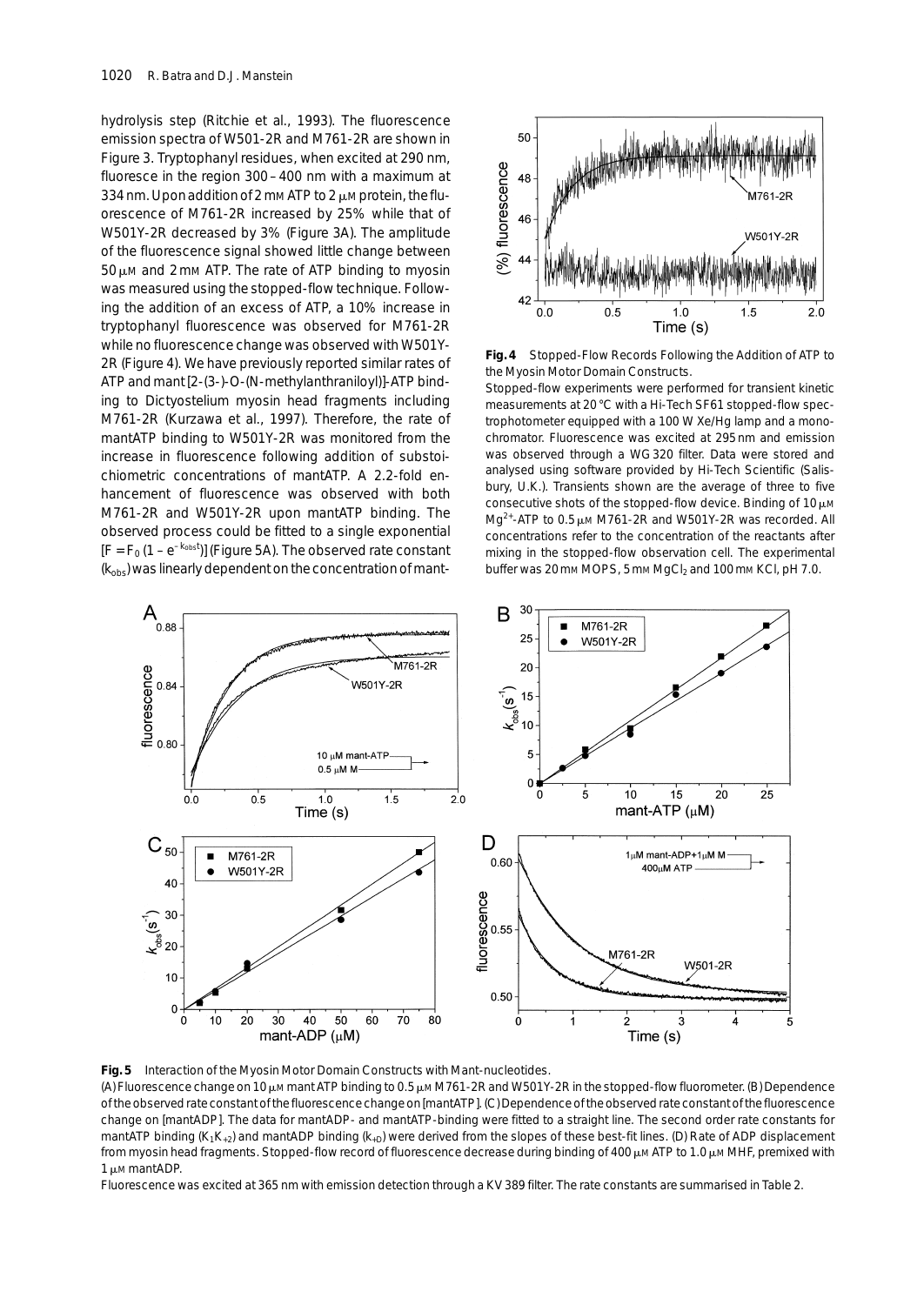ATP in the range  $5-25 \mu M$ . The second order rate constant  $(K_1K_{+2})$  is defined by the slope of the best-fit line shown in Figure 5B. The  $K_1K_{+2}$  values obtained were similar for M761-2R and W501Y-2R (Table 2).

Binding of mantADP to the myosin head fragments was monitored by observing the exponential increase in fluorescence. The observed rate constant was linearly dependent on the concentration of mantADP over the range  $5 - 50$   $\mu$ m. The second order rate constant was measured from the slope of the plot obtained in Figure 5C and the values obtained for M761-2R and W501Y-2R were comparable (Table 2). The rate of mantADP displacement was measured by monitoring the decrease in fluorescence upon ATP-induced mantADP release from the M·mant-ADP complex. Rates of mantADP release ( $k_D$ ) measured for M761-2R and W501Y-2R were 2.6  $s^{-1}$  and 2.0  $s^{-1}$  (Figure 5D, Table 2).

Since the excitation spectrum of mantATP closely overlaps the emission spectrum of tryptophan residues, mant-ATP, when bound to myosin head fragments, can also be excited at 295 nm (Millar and Geeves, 1988; Ritchie *et al.*, 1993). In the case of M761-2R and W501-2R, identical fluorescence time courses and signal amplitudes were observed when mantATP fluorescence was excited directly or indirectly. There are only three tryptophan residues in the *Dictyostelium* myosin motor domain that can be responsible for the transfer of energy to mantATP, as the equivalent residues to W113 and W131 in chicken skeletal myosin are D112 and R130 in the *Dictyostelium* myosin II heavy chain sequence. The remaining tryptophan residues W36, W432, and W584 (see Figure 1) are positioned at similar distances of 25 to 30 Å from the adenosine moiety in the various *Dictyostelium* myosin motor domain structures complexed with different nucleotides (Fisher *et al.* 1995; Smith and Rayment, 1995; Gulick *et al.* 1997).

**Table 2** Results of the Transient Kinetic Analysis.

|                                         | Rate constant                                                                                                                            | M761-2R                                                  | W501Y-2R                                                            |
|-----------------------------------------|------------------------------------------------------------------------------------------------------------------------------------------|----------------------------------------------------------|---------------------------------------------------------------------|
| Nucleotide*<br>binding<br>to MHF        | $K_1 K_{+2} (M^{-1} S^{-1})$<br>$k_{+D}$ (M <sup>-1</sup> S <sup>-1</sup> )<br>$k_{\text{n}}(s^{-1})$<br>$K_{D}(\mu M)$ $(k_{D}/k_{+D})$ | $1.1 \times 10^{6}$<br>$6.7 \times 10^{5}$<br>2.6<br>3.9 | $0.97 \times 10^{6}$<br>5.9 $\times$ 10 <sup>5</sup><br>1.96<br>3.3 |
| Nucleotide*<br>binding to<br>acto · MHF | $K_1K_{+2}(M^{-1}S^{-1})$<br>$K_1(M^{-1})$<br>${\bf k}_{+2}(s^{-1})$<br>$K_{AD}(\mu M)$                                                  | $1.55 \times 10^{5}$<br>250<br>504<br>215                | $0.85 \times 10^{5}$<br>180<br>340<br>186                           |
| Actin binding<br>to MHF                 | ${\bf k}_{+{\bf A}}(M^{-1}S^{-1})$<br>$k_{-A}(s^{-1})$<br>$K_A = k_{-A}/k_{+A}(nM)$                                                      | $1.3 \times 10^{6}$<br>$5.6 \times 10^{-3}$<br>4.3       | $0.68 \times 10^{6}$<br>$17.7 \times 10^{-3}$<br>26                 |

The experiments were analysed in terms of the models shown in Schemes 1 and 2. A notation is used that distinguishes between the constants in the presence and absence of actin by using bold letters (**k+1**, **K1**) versus italics (*k*+1, *K*1); subscript 'A' and 'D' refer to actin  $(K_A)$  and ADP  $(K_D)$ , respectively.

Experimental conditions: 20 mm MOPS, 5 mm MgCl<sub>2</sub>, 100 mm KCl, pH 7.0, 20 °C.

\* Mantanalogue.

The rate of actin binding was measured by following the exponential decrease in pyrene fluorescence observed upon binding of excess pyr-actin (actin labelled with pyrene-iodoacetamide on Cys-374) to the respective myosin motor domain construct (Kurzawa and Geeves, 1996). The observed rate constants were plotted against the pyr-actin concentration and for both M761-2R and W501Y-2R,  $k_{obs}$  was linearly dependent on the actin concentration over the range studied  $(0.5 - 3.0 \mu)$ . The second order rate constant for pyr-actin binding (**k+A**) obtained was 2-fold slower for W501Y-2R than for M761-2R (Table 2).

The rate of actin dissociation ( $k_{-A}$ ) from the myosin motor domains was determined by chasing pyr-actin bound to the respective myosin motor domain construct with an excess of unlabelled actin (Figure 6A and B). The observed process could be fitted to a single exponential where  $k_{obs}$ 



**Fig. 6** Determination of the Rate of Actin Displacement from acto ·M761-2R and pyr-acto ·W501Y-2R.

(A) Stopped-flow records showing the rate of actin dissociation from the complex with M761-2R. (B) Stopped flow records showing the rate of actin dissociation from the complex with W501Y-2R.

The dissociation rate constant ( $k_A$ ) was determined from the rate of fluorescence enhancement when excess unlabelled actin was added to a sample of  $0.5 \mu$ M pyr-actin equilibrated with an equimolar amount of myosin motor domain peptide. The solid lines are the best fit to single exponential functions and define the values for  $k_{-A}$  shown in Table 2. Rabbit actin was purified by the method of Lehrer and Kewar (1972) and labelled with pyrene actin as previously described (Criddle *et al.*, 1985).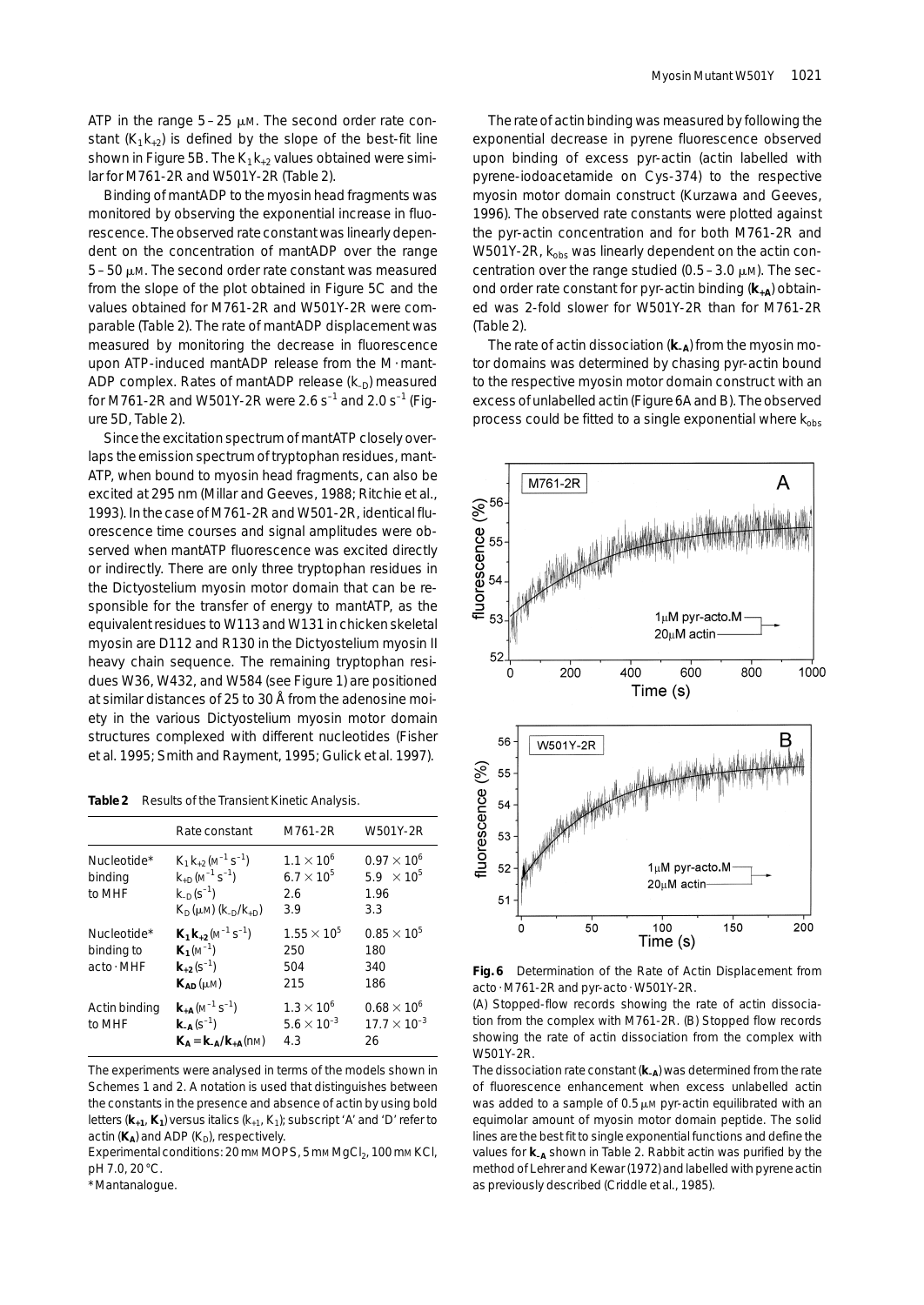corresponds directly to **k–A**. The rate of actin dissociation from W501Y-2R was approximately 3-fold faster than that obtained for M761-2R (Table 2). The dissociation equilibrium constant for actin binding ( $K_A$ ) was calculated from the ratio of **k–A**/**k+A**. Values of 4.3 nM for M761-2R and 26 nM for W501Y-2R were obtained.

Nucleotide binding in the presence of actin was analysed in terms of models developed by Millar and Geeves (1983) and Siemankowski and White (1984):

$$
A \cdot M + ATP \xrightarrow{\mathbf{K}_1} A \cdot M \cdot ATP \xrightarrow{\mathbf{k}_{+2}} A + M \cdot ATP
$$
  

$$
A \cdot M \cdot ADP \xrightarrow{\mathbf{K}_{AD}} A \cdot M + ADP
$$

**Scheme 2** Model Describing the Mechanism of the Acto · M ATPase.

A and M represent actin and myosin head fragment, respectively. The first step after mixing acto · M and ATP is the rapid equilibration between  $A \cdot M$  and ATP defined by the equilibrium constant  $K_1$ , this is followed by an isomerization of the ternary complex which limits the maximum rate of actin dissociation from the complex. Thus the observed rate constant for the ATP induced dissociation of actin from the complex is defined by  $k_{obs} = [ATP]K_1k_{+2}/1 +$  $K_1$ [ATP].

The binding of ATP to pyr-acto · M complexes was monitored by observing the exponential increase in pyrene fluorescence following addition of excess ATP. The observed rate constants were linearly dependent upon ATP concentrations in the range of  $5-25 \mu M$  as shown in Figure 7A. The second order binding constants  $K_1k_{+2}$ , defined by the gradient in Figure 7A, differ by less than 2-fold for M761- 2R and W501Y-2R (Table 2). At high ATP concentrations (> 2 mM) the observed rate constants saturate and the [ATP] dependence of  $k_{obs}$  could be described by a hyperbola as predicted by Scheme 2, where  $k_{\text{max}} = \mathbf{k}_{+2}$  and  $K_{0.5} =$ 1/**K1** (Figure 7B). The data obtained with W501Y-2R are again very similar to those obtained for M761-2R, with both  $K_1$  and  $K_{+2}$  varying by less than a factor of 2.

The affinity of ADP for pyr-acto  $\cdot$  M was determined from the competitive inhibition of ATP-induced dissociation of pyr-acto ·M. Again the exponential increase in pyrene fluorescence during the dissociation of the pyr-acto ·M complex was monitored. Assuming a rapid equilibrium between A · M and the ADP bound state, for a fixed ATP concentration the  $k_{obs}$  is given by the equation  $k_{obs}$  =  $k_0$ /(1 + [ADP]/ $K_{AD}$ ), where  $k_0$  is the observed rate constant in the absence of ADP and the dissociation constant  $K_{AD}$ represents the affinity of ADP for the actomyosin complex (Siemankowski and White, 1984). Dissociation constants of approximately 200  $\mu$ M were obtained for both constructs (Figure 7C, Table 2).

Here we have used a multifaceted approach that includes site-directed mutagenesis, transient kinetics, and cell biological techniques to investigate the role of the highly conserved tryptophan residue in the relay loop of myosin. Our results show that the mutant protein is little



**Fig. 7** Interaction of Nucleotides with pyr-acto ·M761-2R and pyr-acto · W501Y-2R.

(A) ATP-induced dissociation of acto · M complexes. Plot of  $k_{obs}$ *versus* ATP concentration. The observed rate constants are linearly dependent on [ATP] in the range  $5 - 25 \mu$ M. (B) At higher ATP concentrations the data were fitted to a hyperbola. (C) Competitive binding of ATP and ADP to pyr-acto  $\cdot$  M. Plot of  $k_{obs}/k_0$  *versus* ADP concentration. The dissociation constants of the ADP complexes were determined by fitting the plot to the equation  $k_{obs}/k_0 =$  $1/(1 + [ADP]/K_{AD})$ ;  $k_0$  is the observed rate constant in the absence of ADP.

altered in its kinetic and functional properties. The only major difference is a 6-fold decrease in actin affinity in the absence of nucleotide. Our observation that replacement of residue Trp-501 with a tyrosine residue results in complete loss of intrinsic fluorescence enhancement upon ATP binding confirms previous studies (Hiratsuka, 1992; Park *et al.*, 1996) that assigned the relay loop tryptophan to be the ATP-sensitive tryptophan.